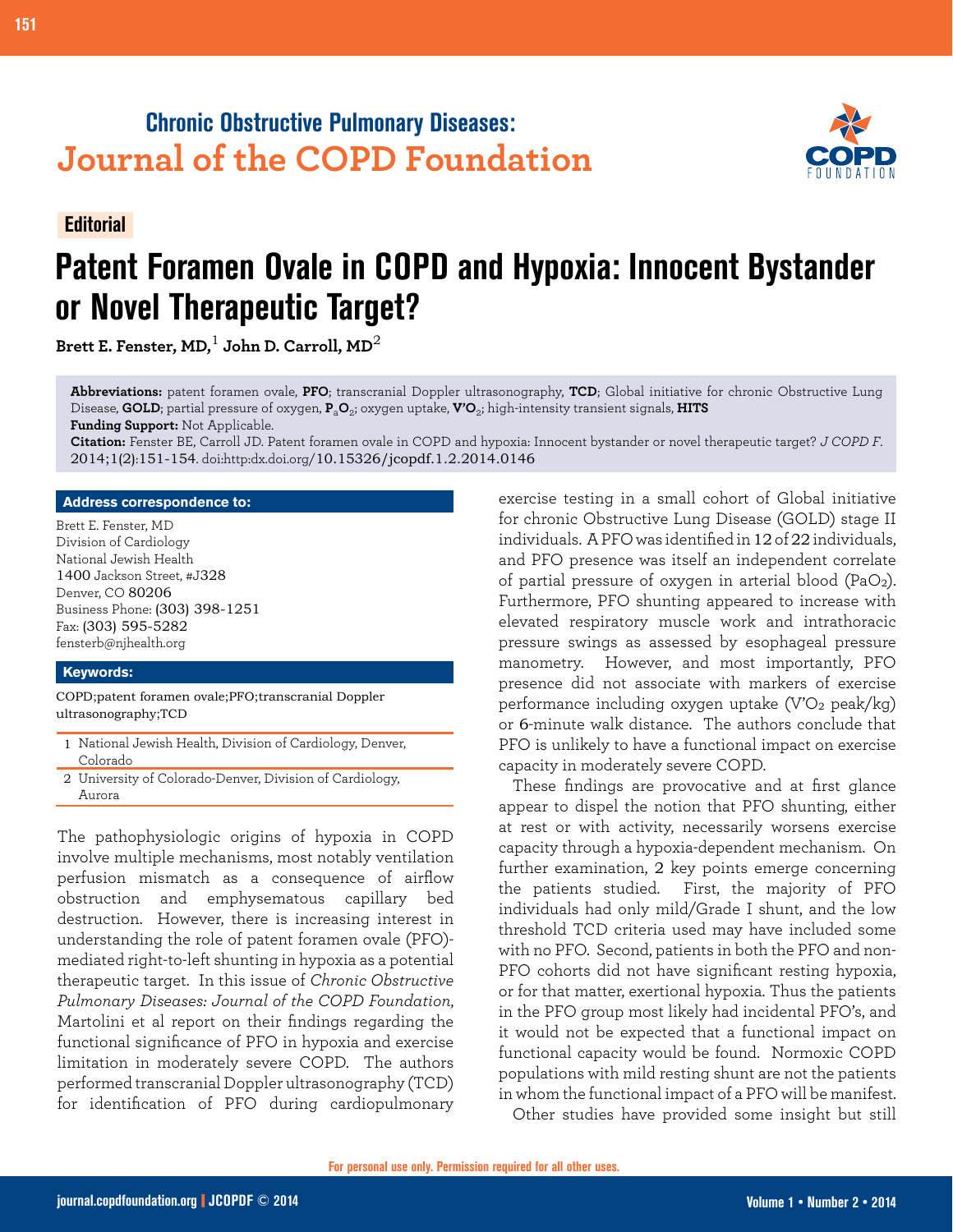fail to adequately address the clinical issue of whether management of hypoxic COPD patients with more substantial shunting present a unique therapeutic opportunity to improve function. Shaikh et al recently evaluated GOLD stage III and stage IV individuals with severe hypoxia (PaO<sub>2</sub> < 7.3 kPa) and less severe hypoxia (PaO<sub>2</sub> > 8.0 kPa). They found no significant difference in PFO prevalence by TCD examination (39% vs. 52%; P =  $0.27$ ).<sup>1</sup> Furthermore, Kilic et al reported no significant difference in hypoxia in COPD individuals with and without PFO (46.5 ± 13.77 vs. 57.4 ± 6.85mmHg, respectively), although only 4 individuals with a PFO were included in the study.<sup>2</sup> The issue is not the prevalence of any PFO but the potential significant contribution to systemic hypoxemia of volumetrically substantial right to left shunting through an anatomically large PFO in some patients. The functional impact of that degree of shunting is difficult to dissect based on exercise testing. A more convincing and active approach to hypothesis testing is to eliminate the intracardiac shunting and then assess whether patients improve or not. Sham procedures might be necessary in a control group if subjective assessments of functional and quality of life changes are included in the study design.

An additional limitation of the present study is the use of TCD to define the presence of a PFO in a COPD cohort. TCD cannot discriminate between intracardiac shunting and intrapulmonary shunting. COPD patients can demonstrate significant intrapulmonary shunting that does not necessarily correlate with airflow, lung volume, or resting blood gas.<sup>3</sup> Furthermore, large diameter ( $>25-50 \mu M$ ) intrapulmonary arteriovenous anastomoses are known to exist under physiologic conditions.4 Consistent with prior investigations using TCD in the cryptogenic stroke population, this study defined PFO presence by demonstrating single highintensity transient signals (HITS) within 25 seconds of saline contrast injection.<sup>5</sup> However, intrapulmonary shunts can present with <5 HITS and therefore potentially masquerade as a PFO in this study.6 Because 66% of PFO patients had 1-10 HITS and the presence of PFO was not confirmed by echocardiography, the potential for concurrent intrapulmonary shunts to confound this study's results cannot be excluded.

This study adds to the growing body of work investigating the role of PFO in hypoxia and human performance. The role of PFO in contributing to hypoxia in diverse conditions such as obstructive

sleep apnea, left ventricular assist device insertion, paralyzed hemidiapragm, orthodeoxia platypnea, and COPD require a careful approach separating incidental clinically-insignificant PFOs from those that are pathogenic. This study and others argue against a pathologic role for PFO in a significant part of the COPD patient spectrum. However, multiple case series have reported improvement in dyspnea and/or supplemental oxygen use following percutaneous closure in hypoxic populations including those with COPD.<sup>7,8</sup>

These conflicts in the literature may reflect publication biases but also important differences in patients studied and study designs. PFO closure studies are more likely to include patients with echocardiographically-detected large right-to-left intracardiac shunting. Second, PFO closure studies have been observational studies lacking a control group, randomization, and a standardized methodology of shunt detection, quantification, and assessment of change in functional state. While patient-reported outcomes are important, self-reported endpoints in unblinded participants can be confounded by patients' expectations. Another explanation involves the inclusion of heterogeneous patient cohorts in PFO closure studies that are defined by hypoxia as opposed to a specific pulmonary disease state. If PFOs in some patients do indeed impact systemic oxygenation and/ or exercise capacity via right-to-left shunting, one might anticipate that performing PFO closure in a population with severe/disproportionate hypoxia and dyspnea relative to background COPD may be more likely to demonstrate a benefit and support a pathologic role for PFOs.

Other methodological challenges have added to the complexity of this field. The contribution of rightto-left shunting via a PFO to systemic hypoxemia is difficult to quantify. Oxygen saturation of venous blood in all 4 pulmonary veins can be collected as well as the downstream systemic arterial blood after the PFO contribution has been mixed. However, there are uncertainties as to the volume of venous return in each vein, and there is no validated way to calculate the subsequent PFO contribution in clinical studies. Furthermore, studies performed in supine patients may have little relevance to the pathophysiology during exercise.

A well-planned study would also need to assess for concurrent pulmonary hypertension as a driver of PFO shunting. At what level of pulmonary hypertension or pulmonary vascular disease should PFO closure be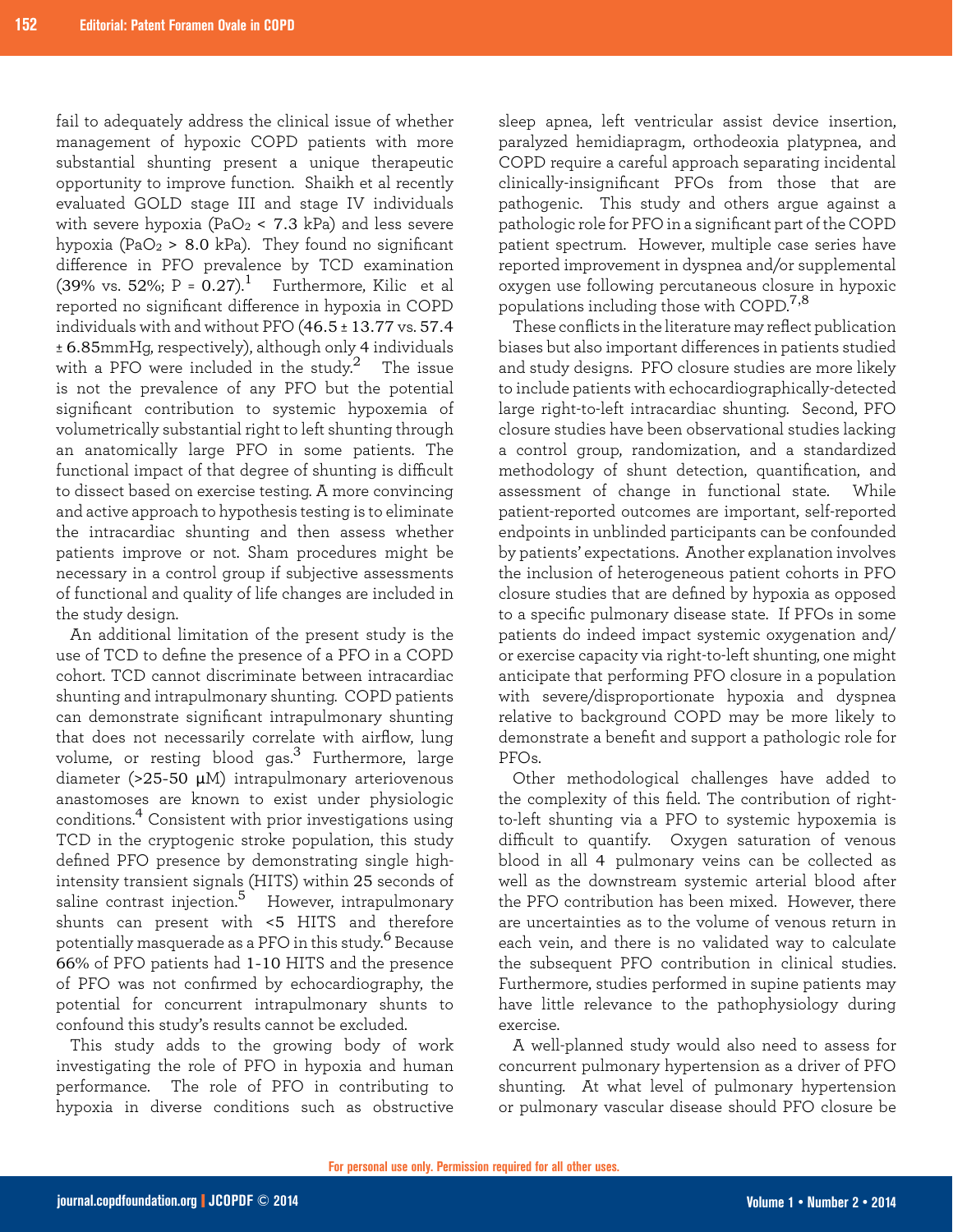contraindicated? The burden of proof may rest upon future percutaneous closure trials with randomization and perhaps patient and investigator blinding. Optimization and stabilization of other therapies for COPD must be achieved prior to randomization. There must be well-documented PFO anatomy and physiology at baseline and at 6-12 months time when closure is considered as complete as possible with detection and quantification of residual shunting that may occur in 10%-25% of patients. The study should

be designed to objectively demonstrate improved oxygenation, functional capacity, and patient-reported outcomes. Finally, the implanted device as well as the implantation procedure must have an extremely low complication rate such that any potential benefit substantially counterbalances the possibility of harm. The time is right for such a multicenter study lead by a multidisciplinary group to more definitively determine if and when a PFO in COPD is an innocent bystander or a novel therapeutic target.